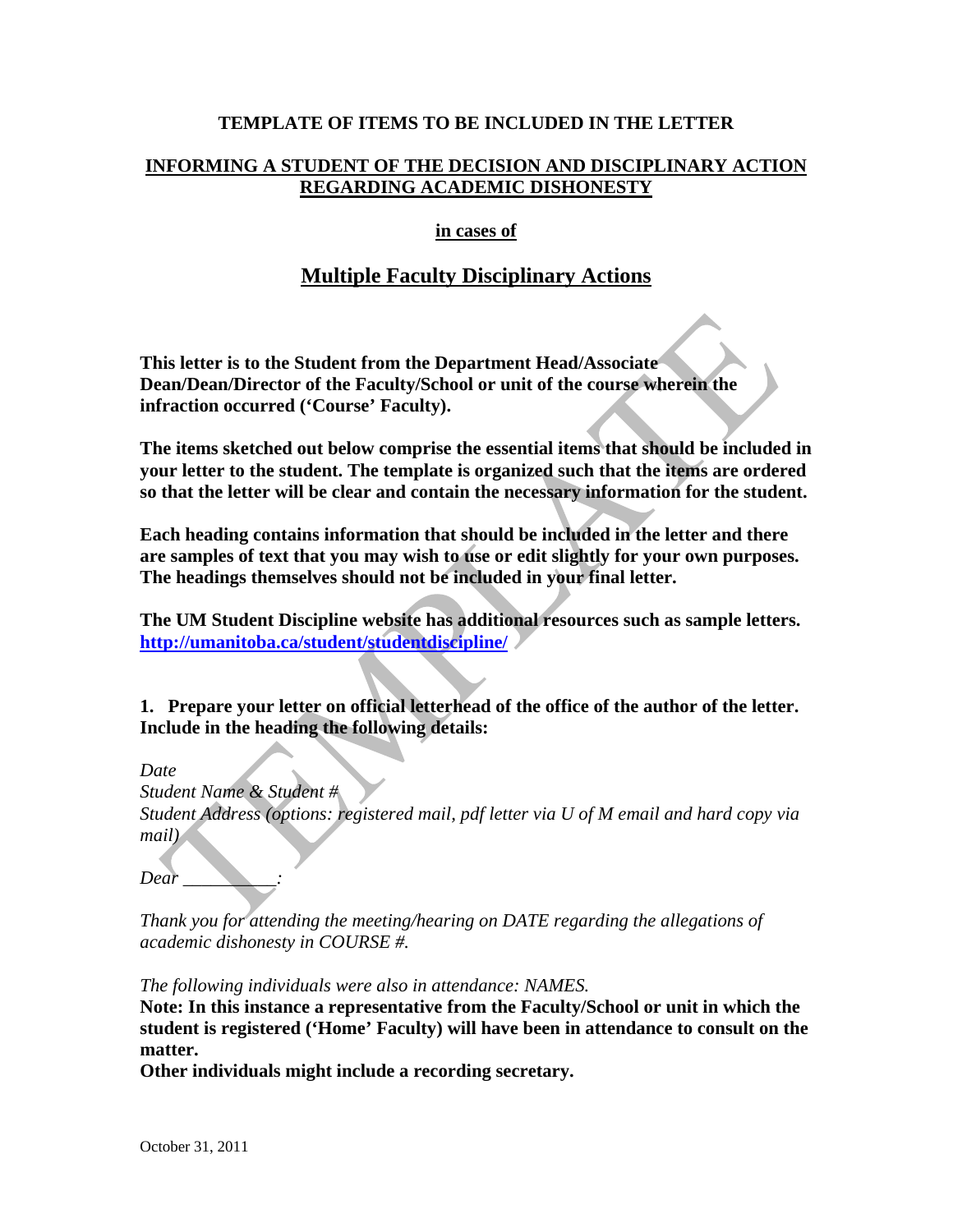#### **2. Inform student of decision:**

*This letter is to inform you that the allegations of academic dishonesty in COURSE #, Section #, Term X have been upheld.* 

For example,

*- During the final examination held on DATE, you were in possession of unauthorized material in the form of XX.* 

*- In the ASSIGNMENT, you submitted plagiarized material in the use of uncited sources from XX.* 

*- In the LAB REPORT, you submitted material copied from XX.*

#### **3. List disciplinary actions:**

*In accordance with the Student Discipline Bylaw of the University of Manitoba, I hereby assign the following disciplinary actions:*

For example,

- *An assignment (DESCRIBE) to be submitted to NAME by DATE.*
- *A grade of XX on the ASSIGNMENT.*
- *A grade of XX in COURSE #.*

- A "CW" or "DISC" grade classification which will remain until DATE. At that *time you may request removal in writing to the Registrar.* 

*- The following "notation" on your academic record/transcript which will remain until DATE. At that time you may request removal in writing to the Registrar. - A suspension from the DEPARTMENT/FACULTY/SCHOOL/UNIT from DATE to DATE.* 

**NOTE: These disciplinary actions have been assigned in consultation with Name, ('Home' Faculty).** 

#### **4. (Use this as required) State consequences of not adhering to remedial conditions:**

*Please be advised that if you do not submit the assignment by DATE, the following disciplinary actions will be assigned:* For example,

 *- A grade of XX on the ASSIGNMENT.* 

*- A grade of XX in COURSE #.* 

*- A "CW" or "DISC" grade classification which will remain until DATE. At that time you may request removal in writing to the Registrar.* 

*- The following "notation" on your academic record/transcript which will remain until DATE. At that time you may request removal in writing to the Registrar.*